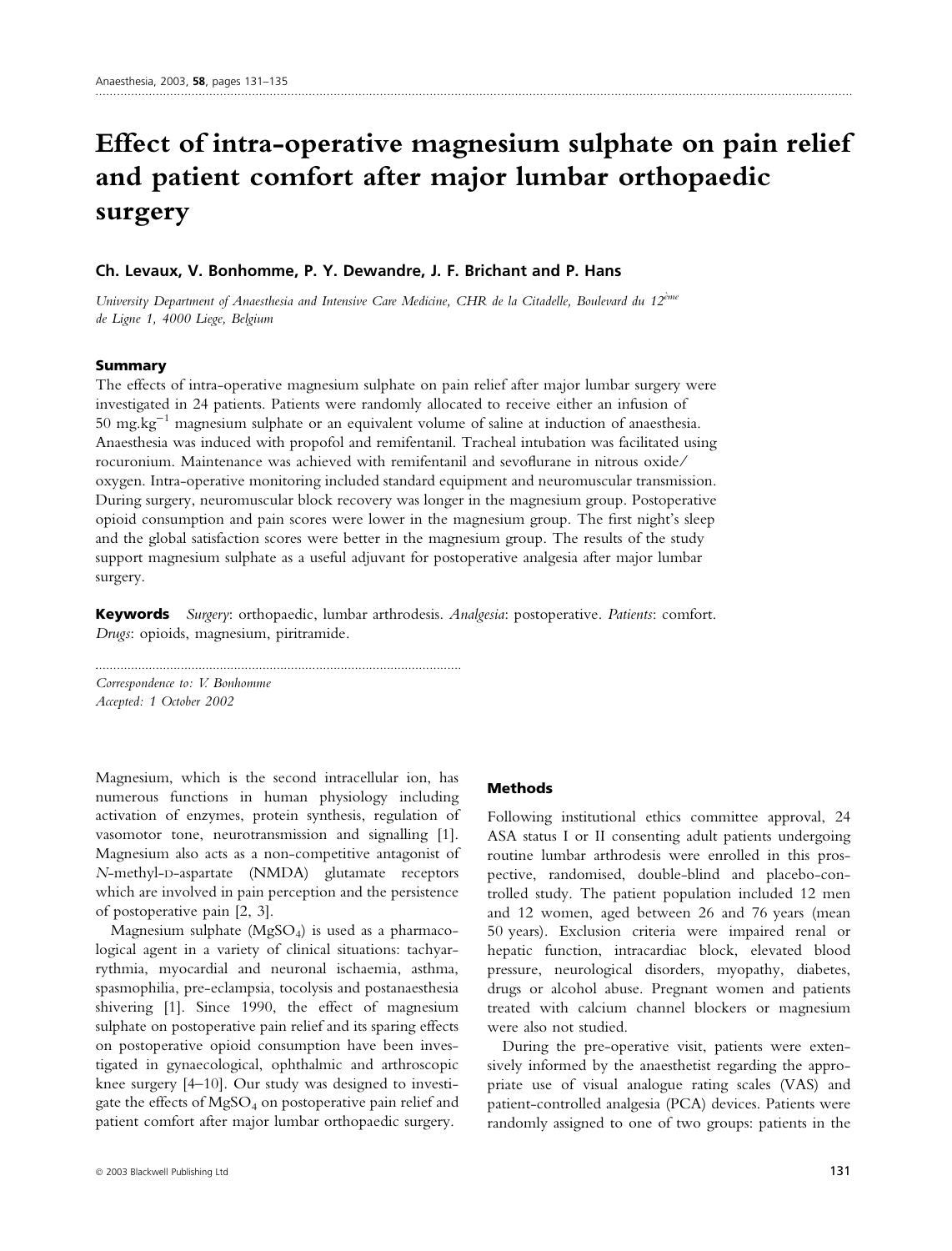magnesium group (group Mg,  $n = 12$ ) received  $50 \text{ mg} \cdot \text{kg}^{-1}$  of MgSO<sub>4</sub> in 250 ml of normal saline over 30 min immediately before induction of anaesthesia, whereas patients in the control group (group C,  $n = 12$ ) received the same volume of saline over the same period. Randomisation was performed using a computer randomisation list based on a study identification number and the anaesthetist in charge of the patient received from the chief nurse an infusion bag containing either  $MgSO<sub>4</sub>$  or normal saline. The anaesthetist was unaware of which solution was administered.

Patients were administered alprazolam 1 mg and atropine 0.5 mg given orally 2 h before surgery. Upon arrival in the operating theatre, electrocardiograph, noninvasive blood pressure and pulse oximetry monitoring (Datex AS3®, Helsinki, Finland) were established. Electrodes were applied to the patient's forehead according to the classical bifrontal montage for monitoring the bispectral index  $(BIS^{\circledR})$  of the electroencephalogram (Aspect 2000®, Aspect Medical Systems, Natick, MA). Oesophageal temperature was recorded throughout the study and neuromuscular transmission was monitored at the wrist by accelerography, using train-of-four (TOF) supramaximal stimulations (2 Hz, 50 mA, TOF Watch®, Organon-Teknika). A standardised general anaesthetic was administered using propofol  $(2 \text{ mg} \cdot \text{kg}^{-1})$  and remifentanil  $(0.25 \mu \text{g} \cdot \text{kg}^{-1} \cdot \text{min}^{-1})$  for induction. Following loss of the eyelash reflex, rocuronium  $0.6 \text{ mg} \cdot \text{kg}^{-1}$  was administered to facilitate tracheal intubation. No additional dose of muscle relaxant was administered thereafter. Anaesthesia was maintained with remifentanil (constant infusion rate: 0.25  $\mu$ g.kg<sup>-1</sup>.min<sup>-1</sup>) and sevoflurane in oxygen/nitrous oxide ( $F_1O_2 = 0.4$ ) adjusted to keep the BIS between 40 and 50. Ventilator settings were adjusted to maintain normocapnia (end-tidal carbon dioxide: 30–35 mmHg). Normothermia was maintained with a forced warm air device (Bair Hugger, model 200, Augustine Material, Eden Prairie, MN). Heart rate, systolic, mean and diastolic blood pressures, oxygen saturation, rectal temperature, BIS value, end-tidal carbon dioxide, mean expired sevoflurane concentration (from 30 min after skin incision to the end of surgery) and response to TOF stimulations of the ulnar nerve were recorded at 5-min intervals throughout the surgical procedure. Low arterial blood pressure during surgery was defined as a systolic blood pressure value (SBP) < 70 mmHg and was treated by a bolus of 5 mg ephedrine administered intravenously.

Each patient received a bolus of 0.15 mg.kg<sup>-1</sup> piritramide intravenously at the time of muscle wound closure which was  $\approx 15$  min before the end of surgery. Upon emergence, additional boluses of 1 mg piritramide

were given on request until patients were pain-free. The time at which patients were pain-free was the start of study period, is noted in the figures as time '0', and is the time from which further VAS pain scores and calculations of piritramide consumption were made. Thereafter, a PCA device (PCA Plus II Infuser®, Abbott Laboratories, Abbott Park, IL) containing piritramide  $2 \text{ mg.ml}^{-1}$  was provided to all patients using standard setting (1 mg bolus dose, 5 min lockout period, 20 mg maximal dose per 4 h). Episodes of shivering as well as episodes of nausea and vomiting (PONV) were recorded at emergence and thereafter, throughout the study period.

Piritramide consumption was recorded during the first postoperative 24 h. Pain at rest was evaluated using a 0–10 cm VAS at emergence from anaesthesia and 2, 4, 6, 12, and 24 h in the study period. The day after surgery, patients were asked to rate the quality of their first night's sleep using an equivalent VAS  $(0 =$ absolute insomnia, to  $10 = no$  insomnia, excellent quality of sleep), which is the inverse VAS described by Kara et al. [9]. The patient's global satisfaction regarding comfort was also assessed at the same time using a VAS ranging from 0 (worst discomfort ever experienced in their life) to 10 (totally satisfied by comfort provided during the immediate postoperative period), as described by Tramer et al. [4], who used the same VAS but in the inverse order.

Data were analysed using two-tailed unpaired t-tests, Yates' corrected Chi-squared tests and Fisher's exact tests and two-way mixed-design ANOVAs as appropriate. Normality of distribution was checked as needed. Values were expressed as counts, percentages or mean (SD). A p-value < 0.05 was considered statistically significant. Statistics were computed using DATASIM software (Version 1.1, Drake R. Bradley, Department of Psychology, Bates College, Lewiston, ME, USA). Power estimate calculations were performed using the G-POWER software (Version 2.0, F. Faul and E. Erdfelder, Psychologisches Institut der Universität Bonn, Römerstr. 164, D-53117 Bonn, Germany).

# Results

Patients' characteristics were similar in both groups (Table 1). Systolic blood pressure before induction of anaesthesia was similar in both groups.

During surgery, the mean end-tidal concentration of sevoflurane was not significantly different in the two groups [1.07 (0.12)% in group Mg and 1.23 (0.15)% in group C]. The time to obtain four clinical responses to TOF stimulation was significantly longer in group Mg than in group C [56.6 (12.1) min vs. 35.8 (5.5) min].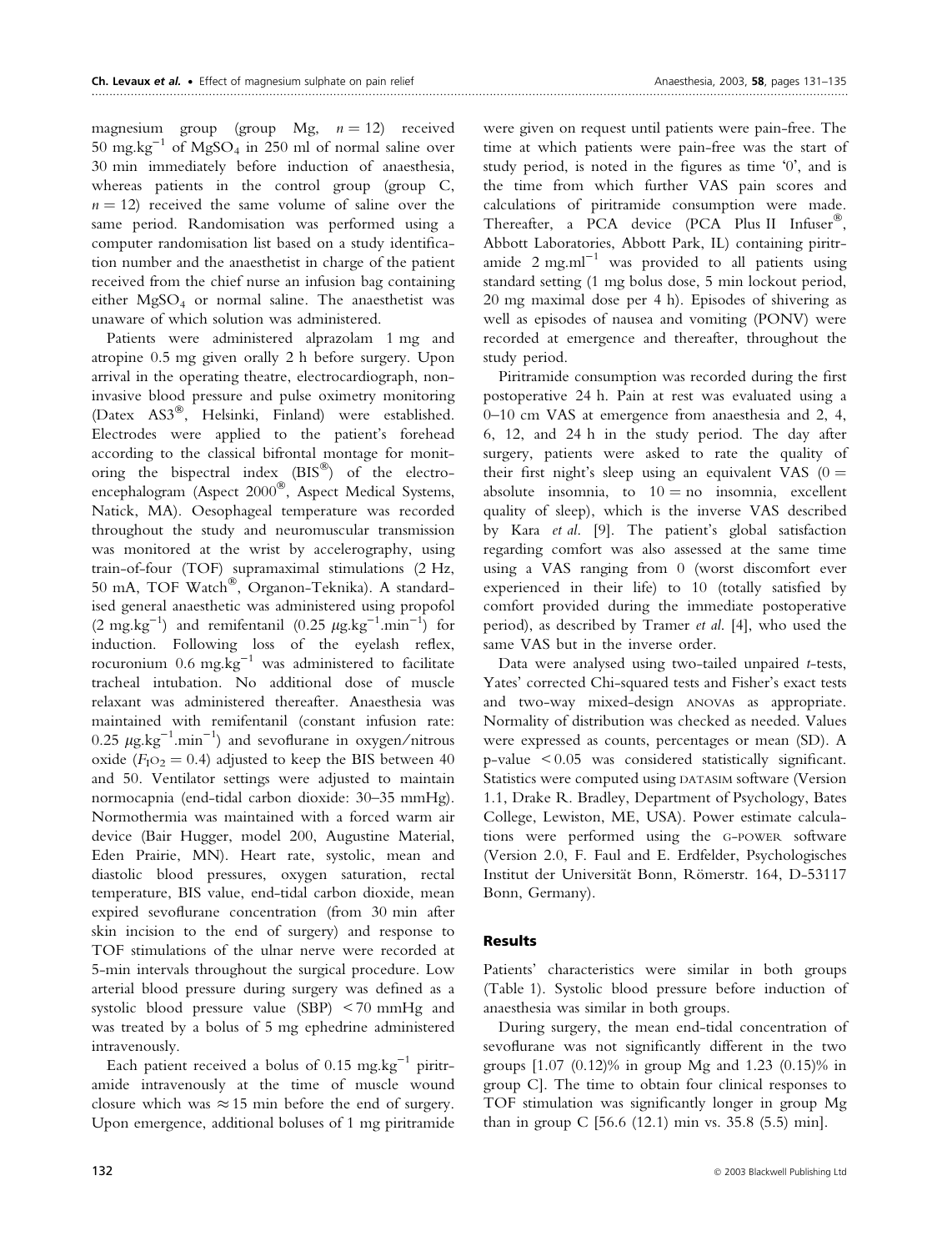Table 1 Demographic data. Data are shown as mean (SD) or as counts.

|                          | Group Mg $(n = 12)$ | Group C $(n = 12)$ |
|--------------------------|---------------------|--------------------|
| Age; years               | 55 (16)             | 46 (19)            |
| Weight; kg               | 72 (13)             | 81 (20)            |
| $ASA$ ; $I/II$           | 4/8                 | 2/10               |
| Gender; male/female      | 4/8                 | 7/5                |
| Duration of surgery; min | 191 (42)            | 183 (33)           |

Table 2 Side effects and mean end-tidal concentration of sevoflurane during surgery for both groups.

|                                                               | Group Mg<br>$(n = 12)$ | Group C<br>$(n = 12)$ |
|---------------------------------------------------------------|------------------------|-----------------------|
| End-tidal etsevo; %, [mean (SD])<br>Side effects              | 1.07(0.12)             | 1.23(0.15)            |
| $SBP < 70$ mmHq                                               | 8                      | 6                     |
| <b>PONV</b>                                                   | 0                      | 1                     |
| Shivering                                                     | 3                      | 3                     |
| Time to four responses to TOF<br>stimulation; min [mean (SD)] | 56.6 (12.1)            | 35.8(5.5)             |

The incidence of side-effects associated to the administration of  $MgSO<sub>4</sub>$  is summarised in Table 2. There was no difference in the incidence of systemic hypotension between the groups. Shivering at emergence was observed in three patients from each group. PONV was observed in only one patient from the control group.

Cumulative piritramide consumption over the 24 h study period was lower in the group Mg than in group C. The difference was statistically significant from 6 h and remained so until 24 h (Fig. 1). The number of patients who required additional piritramide boluses upon emergence was lower in group Mg than in group C (2 vs. 6 patients, respectively) but the difference was not statistically significant (Fig. 2). A two-way mixed-design ANOVA allowed us to conclude that the rate of piritramide consumption per hour during the study period was significantly lower in group Mg than in group C. When considering the 24 patients together, the piritramide consumption was highest between 4 and 6 h and significantly higher during this period than between 6 and 12 h, and between 12 and 24 h. The VAS pain scores were significantly higher in group C than in group Mg when considering the whole study period. In the entire group of patients  $(n = 24)$  VAS pain scores were significantly lower after recovery than at 2, 4 and 6 h, in both groups of patients. The global satisfaction VAS scores and quality of the first night's sleep scores were significantly higher in group Mg than in group C (Fig. 3).



Figure 1 Mean cumulative piritramide consumption (mg) (SD) after patients were pain-free in recovery and at 2, 4, 6, 12 and 24 h thereafter. Cumulative piritramide consumption was significantly higher in group C than in group Mg at 6, 12 and 24 h.  $\star$ p < 0.05.



Figure 2 Number of patients requiring additional piritramide boluses upon emergence from anaesthesia in group Mg and group C (Fisher's exact test, n.s.).

### **Discussion**

The results of this study demonstrate that 50 mg.kg<sup>-1</sup> magnesium sulphate given as a bolus at induction of anaesthesia significantly reduces opioid consumption and improves patient comfort after major lumbar surgery.

The treatment of postoperative pain is increasingly based on a multimodal approach and although opioids remain the drug of choice, they are often used in combination with other analgesics (paracetamol, cyclooxygenase inhibitors or non-steroidal anti-inflammatory drugs) and co-analgesic agents (clonidine and anti-NMDA such as ketamine or  $MgSO<sub>4</sub>$ ). The rationale for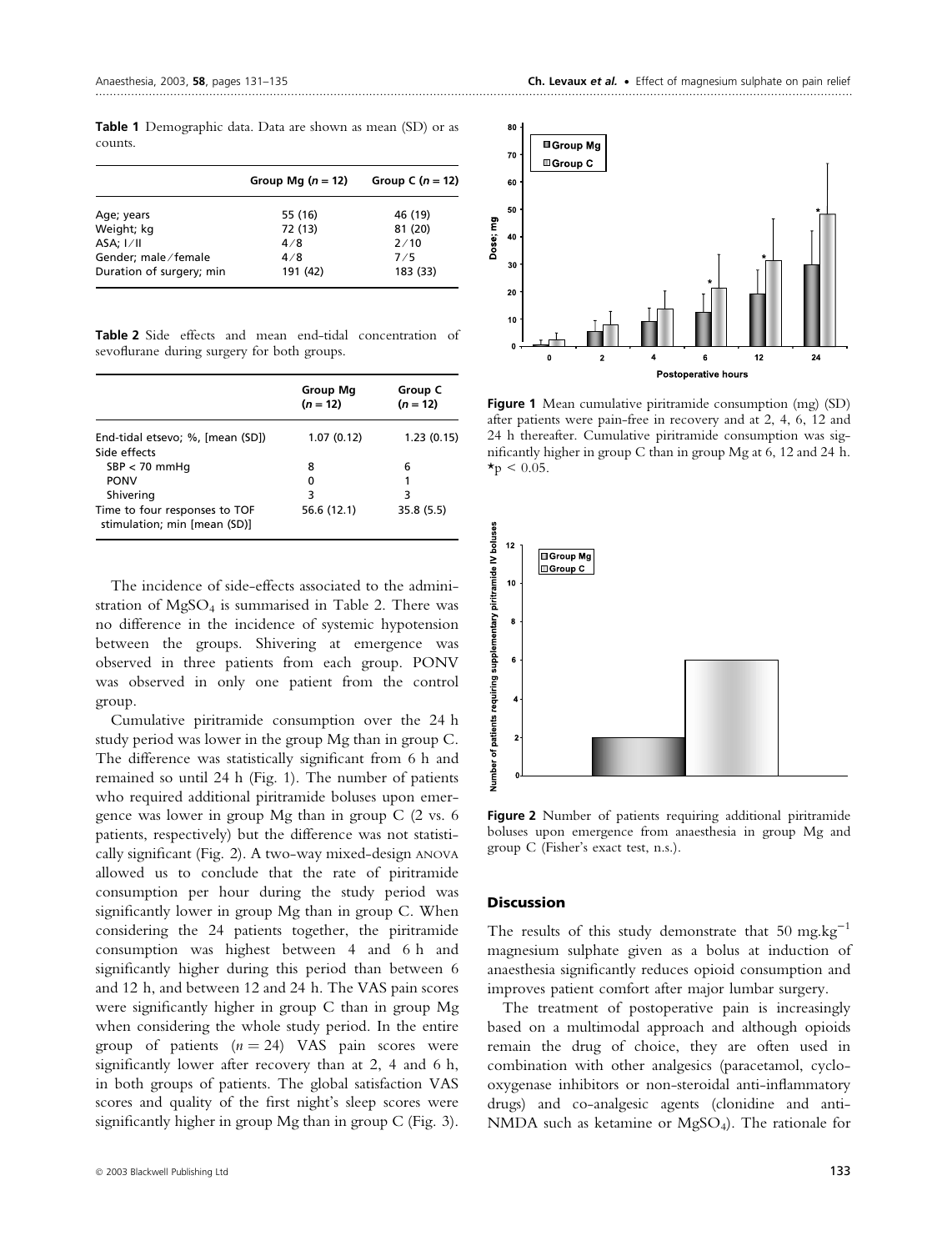

Figure 3 Global satisfaction of patients and quality of their first night as assessed using a 0–10 cm visual analogue scale (VAS).  $\star_{\rm p}$  < 0.05.

a combined analgesia is to achieve additive or synergistic analgesic properties while decreasing the incidence of side effects by reducing the dose of each agent. Nociceptive stimuli are known to activate the release of the excitatory amino acid glutamate in the dorsal horn of the spinal cord. The resultant activation of NMDA receptors causes calcium entry into the cell and triggers central sensitisation. This mechanism is involved in the perception of pain and mainly accounts for its persistence during the postoperative period. Magnesium produces a voltagedependent block of NMDA receptors and has been reported to have analgesic properties that might be related to this inhibiting property [4, 5].

Previous studies investigating the analgesic efficacy of MgSO4 have shown conflicting results. After hysterectomy, reduced analgesic requirements, reduced discomfort and better sleep quality have been reported by some investigators, whereas others failed to find any improvement in postoperative analgesia, or any reduction in postoperative analgesic consumption [4, 7, 8]. Although NMDA receptors are not involved in the mechanism of analgesia provided by local anaesthetics, the authors observed an inverse relationship between the cumulative postoperative analgesic consumption and the magnesium concentration in the cerebrospinal fluid. In arthroscopic knee surgery, as well as in ophthalmic surgery, the perioperative administration of magnesium has been reported to reduce intra- and postoperative analgesic requirements [5, 7].

In our study, patients in the control group had more pain than those in the Mg group despite the use of a PCA device. Moreover, the cumulative piritramide consumption was significantly lower in group Mg at 6, 12 and 24 h. These observations support both the co-analgesic properties and opioid-sparing effect of magnesium

administered at induction of anaesthesia. In the entire group of patients ( $n = 24$ ), the piritramide consumption rate was highest 6 h after the end of surgery. Such a delay is consistent with the duration of action of the boluses of piritramide administered before completion of surgery. Finally, the global patient satisfaction score and the first night's sleep score were significantly higher in the Mg group, which is in agreement with previous studies [4, 5, 7, 9]. It is worth noting that, even provided with a PCA device, patients still had a moderate level of pain, as mean VAS scores approached 5 throughout the first 24 postoperative hours, except during the immediate recovery period. This indicates that this kind of surgery is painful and that postoperative analgesia might still be improved.

Shulz-Stubner et al. [7] and Kara et al. [9] demonstrated a significant decrease in intra-operative opioid consumption for patients who received magnesium. In our protocol, as maintenance of anaesthesia was achieved using a constant remifentanil infusion, one might have expected to observe a significant sparing effect of  $MgSO<sub>4</sub>$ on the sole varying anaesthetic agent during surgery, i.e. sevoflurane. Although this was not the objective of our study, we were not able to demonstrate such an effect of  $MgSO<sub>4</sub>$  on sevoflurane requirements. The mean end-tidal sevoflurane concentration was only slightly lower in group Mg than in group C. However, we cannot conclude that there is actually no sparing effect of MgSO4 on sevoflurane requirements given that the power of our study, in that respect, is 88% if a difference between means of 0.2%, a standard deviation of 0.15% and an p-value of 0.05 are considered. Therefore, there remains a 12% chance of erroneously considering  $MgSO<sub>4</sub>$  as a nonsparing sevoflurane medication. Our sample should be enlarged to at least two groups of 16 patients each in order to achieve a 95% power of detecting a significant difference.

According to Tramer et al. [4], the hypotensive effect of magnesium could be explained by its direct vasodilatory effect through a calcium channel blockade. A larger series of patients would have been necessary to examine the hypotensive effect of magnesium, a tendency that has been observed by other authors [4, 7]. Two groups of 57 patients each would be necessary to reach a power of > 95% and thus reduce the risk of type II error to 5%. In our patient population, episodes of arterial hypotension were of short duration and easily treated by ephedrine.

The rocuronium-induced neuromuscular block was significantly prolonged in patients who received  $MgSO<sub>4</sub>$ , as described elsewhere [11]. Indeed, magnesium is known to decrease acetylcholine release at the presynaptic level of the neuromuscular junction and its muscle-relaxant properties have been known for a long time. The